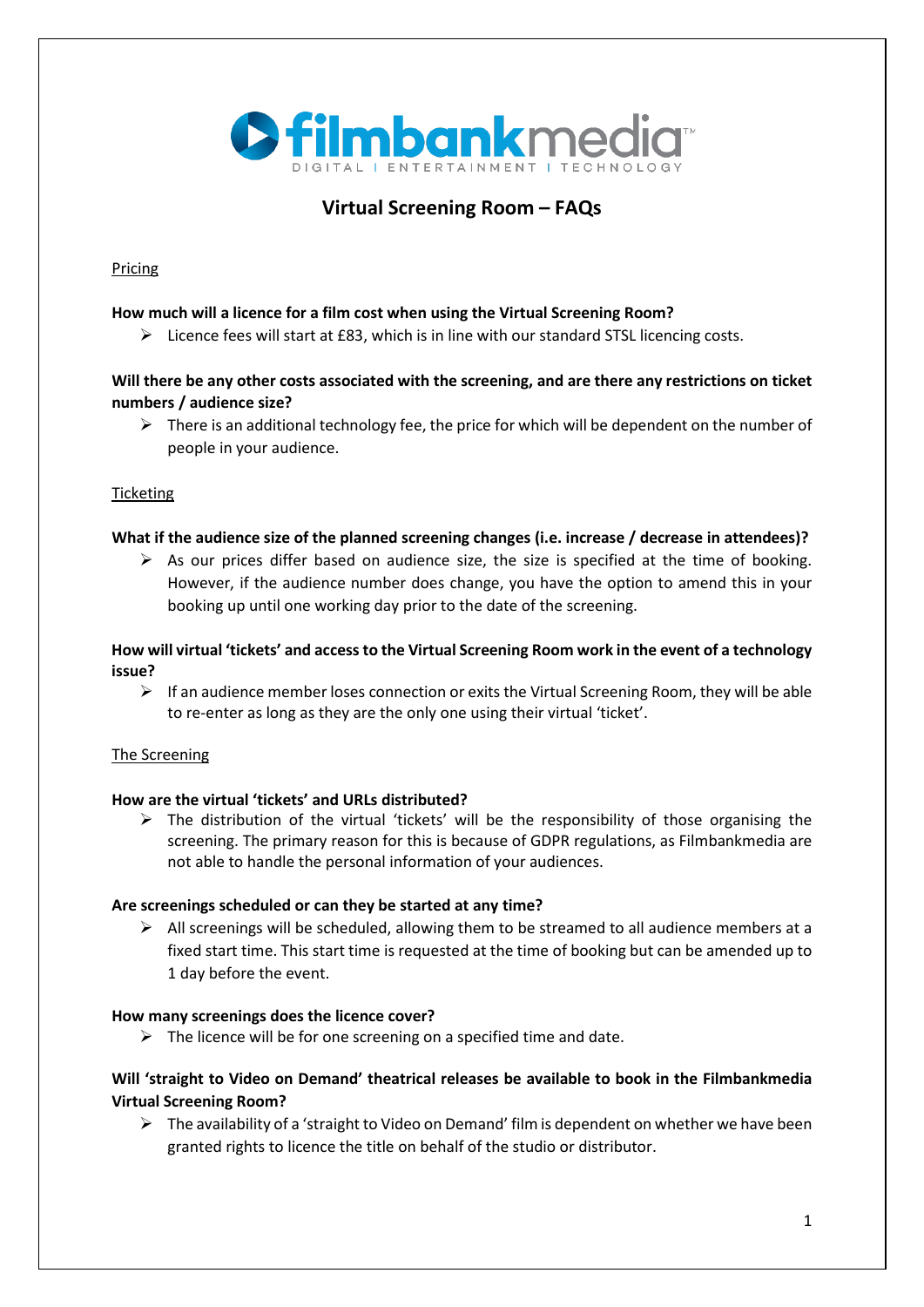## **Is there a functionality that allows age restriction if showing a title with a more mature BBFC certification?**

 $\triangleright$  It is the responsibility of the screening organiser to ensure 'tickets' are only provided to attendees of an age appropriate for the film being screened.

## **How early before the start time of the screening can the audience access the Virtual Screening Room?**

 $\triangleright$  The Virtual Screening will automatically open an hour prior to the screening start time and will close one hour after the screening ends.

#### **If an attendee needs to leave the Virtual Screening Room for any reason, is there an option for them to pause the screening and resume viewing upon return?**

 $\triangleright$  As the Virtual Screening Room is designed to recreate a communal viewing experience (with included chat functionality), individual pausing will not be possible for this reason.

#### **Would there be options for the screening organiser to brand the Virtual Screening Room?**

 $\triangleright$  At present it will not be possible to self-brand, however the name of your organisation is included.

#### **How will a screening work if being screened in both a physical venue and online concurrently?**

 $\triangleright$  As each viewer has their own virtual 'ticket', this will also be the case for the venue, who will count as one of the viewers of the synchronised screening.

#### **If screening in a physical venue and online concurrently, is it possible to use the Virtual Screening Room on the 'big screen'?**

 $\triangleright$  Yes, it will be possible to use the Virtual Screening Room on a big screen connected via HDMI.

#### **Who presses 'play' at the film start time?**

 $\triangleright$  The start time of the film is requested when the initial booking is made and is therefore automated - so no one need worry about manually pressing 'play'.

#### **When is payment taken? Before or after the screening?**

 $\triangleright$  Billing will be the same as any normal Filmbankmedia booking. Filmbankmedia will invoice your organisation after the screening date and Box Office returns have been provided.

#### Content

#### **Which film titles will be available to book from launch?**

 $\triangleright$  The specific film titles that will be immediately available are still being finalised with the participating rightsholders. These titles will be highlighted on our website prior to launch.

#### Chat functionality

#### **Will there be a live text-chat functionality available?**

 $\triangleright$  A text-chat functionality will be available before, during and after the screening for those who wish to use it.

#### **Are there any developments to create a live video chat functionality?**

 $\triangleright$  Our current plans are for a typed live text-chat functionality only, to avoid disturbance for attendees during the film screening.